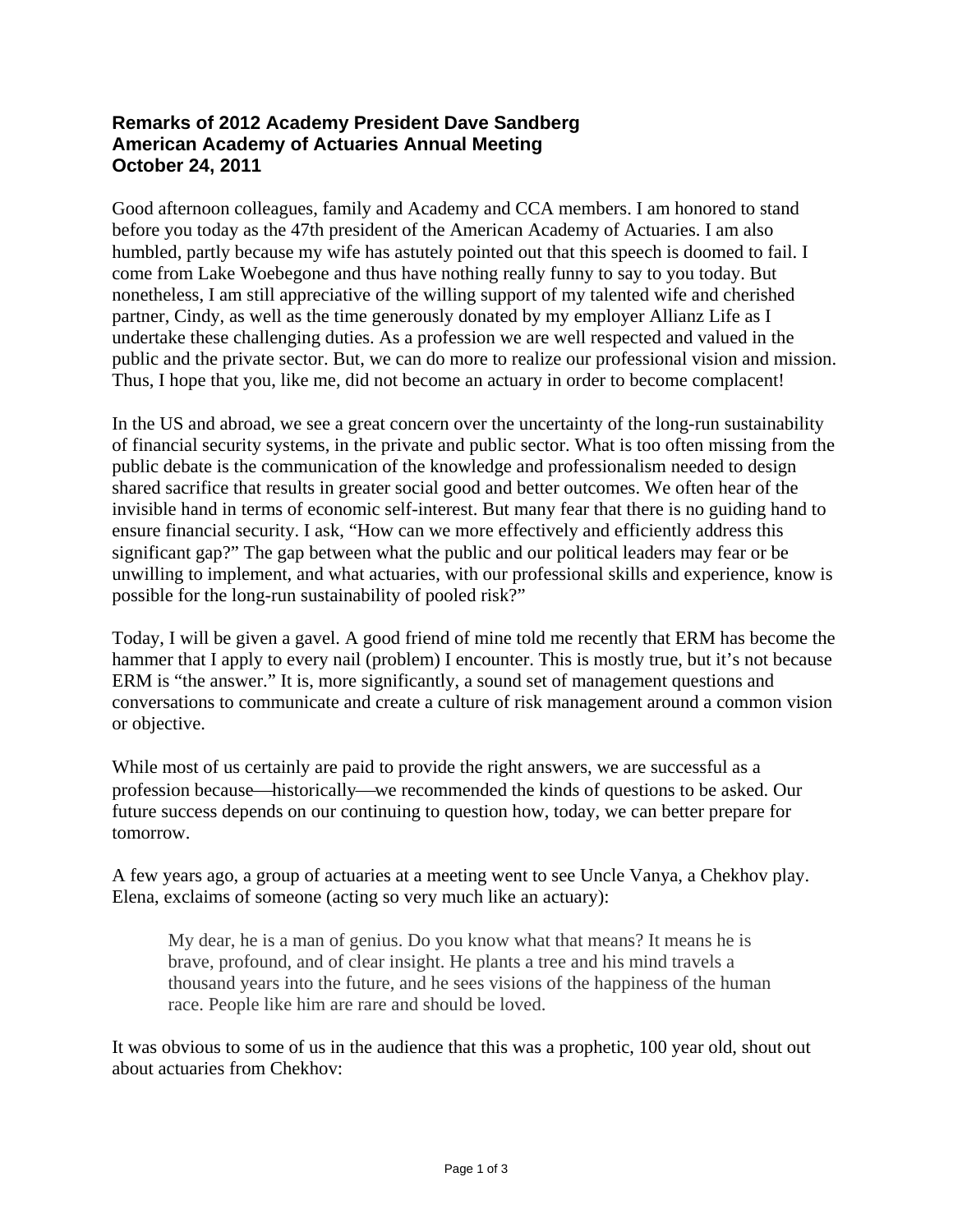Choosing powerful, effective, questions is like planting trees. It allows our gaze to travel into the future. Questions like these are rare and should be cherished.

In my own participation in private insurance and in public policy issues, I have concluded that there are four questions worthy of our gaze as actuaries.

- 1. How much is needed to fund a promise?
- 2. How can management of the promise be reported to all stakeholders?

—These first two questions often result in rules and calculations (and what we often get paid to do). The next two are more focused on processes and feedback to ensure both comprehension and the ability to manage and address future risk and change.

- 3. What promises can and should be sold?
- 4. How and by whom should society offer and regulate promises?

— These two questions are value-added opportunities for our profession; but, they require the learning, use, and application of the soft skills of discernment and inclusive dialogue.

The Academy has been a great avenue for my development of these soft skills. The Academy's engagement with public policy and professionalism issues has been our most effective professional forum to develop these soft skills.

Interestingly enough, at a recent meeting of the leadership of the eight actuarial organizations in the U.S., Canada, and Mexico, every one of the organizations identified the need for more "soft skills" within our profession to add to the value of our professional brand. These skills include the ability to frame both the problem (i.e. What is the question?—As well exemplified by Billy Beane in Moneyball) as well as to provide a solution, to talk clearly to non-actuaries, and to build a stronger community within our own profession.

Brad Smith, SOA President, recently critiqued our lack of soft skills as a profession. He then challenged and asked us, "How can we make our profession more effective and efficient in public, non-actuarial circles?" This is a worthy question. Asking it can and should lead to a more productive and visible role for the actuarial profession. Are we willing to question ourselves and to assess our own accountability to communicate more effectively so that politicians, the public, and corporations can better assess themselves through the actuarial risk control cycle process to manage the risks of the future?

During my term as President, my focus will be on strengthening our ability as a profession to ask effective questions and, as a result, be empowered to provide better answers.

These questions include:

1. What is the appropriate governance structure for the Academy (and the profession)? I have begun the first step to apply ERM to manage the risks and opportunities of our profession, with my focus being on the M. While ERM